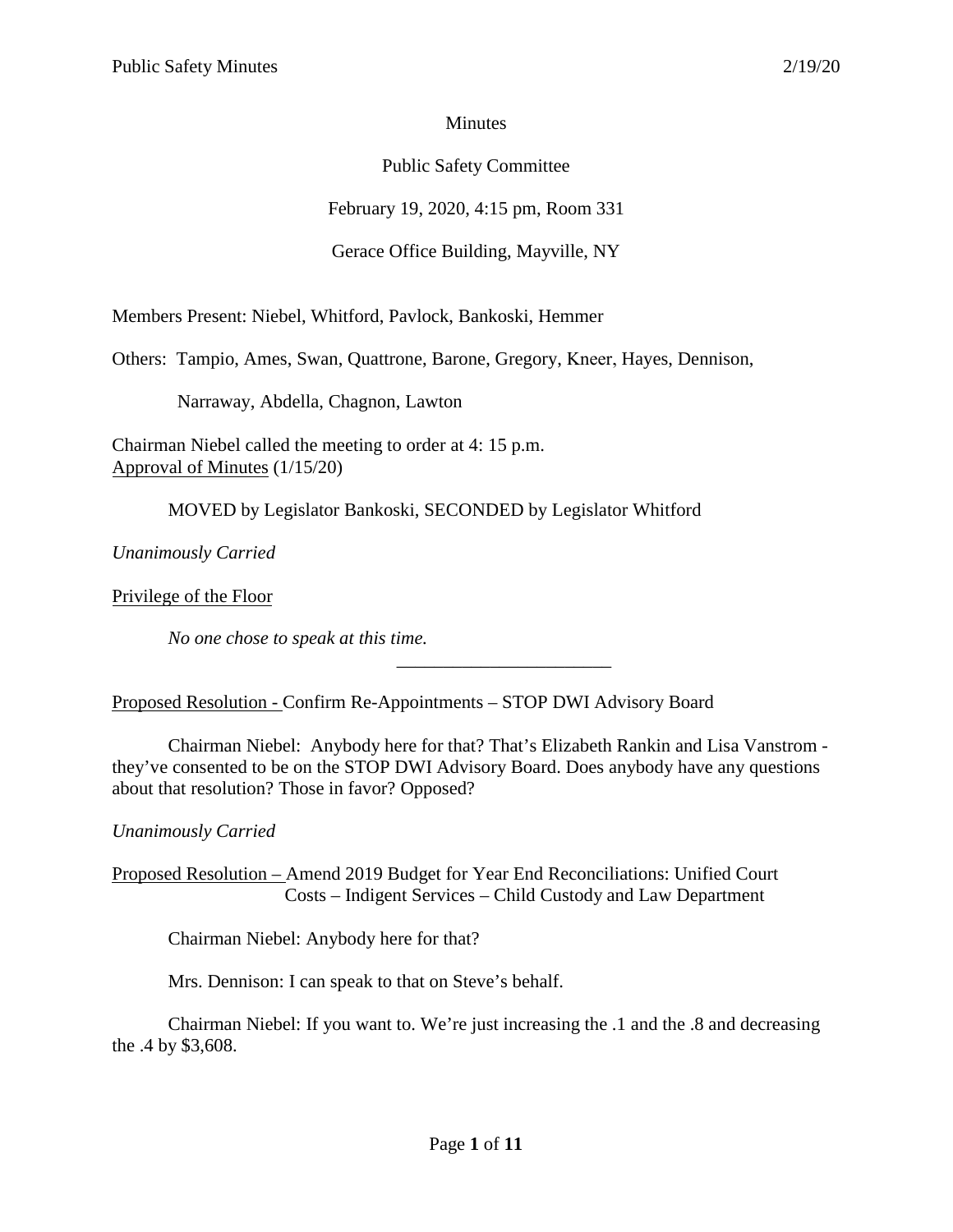Mrs. Dennison: Yes, the only thing that is a little bit unusual about this resolution is that the extra costs are actually not in the County Attorney's department. The County Attorney oversees a contract for indigent services in the child custody area. So, it's in the courts department, but it is pretty much administered by the law department and County Attorney Abdella said that there was – the reason that the expenses were over is that there was a court ordered psychiatric evaluation.

Chairman Niebel: For a child?

Mrs. Dennison: Yes. Fortunately, he had a surplus in his contractual cost so he could cover that from the law department.

Chairman Niebel: Decreasing his .4's?

Mrs. Dennison: Decreasing his .4's in the attorney department.

Chairman Niebel: O.K., no problem. Any questions? Those in favor? Opposed?

### *Unanimously Carried*

### Proposed Resolution – Authorize Lease Agreement with the City of Dunkirk for Use of Office Space by the Chautauqua County Office of the Public Defender

Mr. Barone: Good afternoon. This is pretty straight forward. We have a lease- proposed lease that we've drafted with the City of Dunkirk concerning office space in City Hall in Dunkirk. We've been working on this for approximately 6-9 months. We've also involved- and I've learned from past experience- we involved Allison Carrow from the County Attorney's Office in the negotiations regarding this lease and we've had her review it, make suggestions and asked for her input before we actually had the final draft of the lease. She was a tremendous help with this. In any regard, this lease is pursuant to an OILS grant that we secured through the Hurrel Settlement. It's part of the five year settlement and grant and we were – for last year, actually, provided with funds of approximately \$10,000 for the Dunkirk office. Well, we never actually finalized the lease last year, so this year I'm actually scheduled to talk with Claire Zataran (?) from ILS tomorrow at 3 o'clock to finalize this year's figures. We're looking at approximately obtaining \$15,000 for this year for rental space in Dunkirk. This particular lease is for a fee of \$12,000 per year – its \$1,000 per month, which also includes all utilities and the utilities being water, electric, gas – everything. So, it comes out to be about \$15 per square foot but again, that includes the utilities. We're happy with the lease. It's tremendous space. Its located right in Dunkirk City hall and we're actually right past the security check in and right across the hallway from the court room. So, it's absolutely tremendous for our purposes. The other thing I just want to point out for the committee is that not only did we receive full grant funding for the rental fee, but more importantly we also have grant money available and provided to us over a five year period that would take care of all furniture, equipment- anything else associated with securing and providing for that office space; we have the grant money. So, it will cost Chautauqua County absolutely nothing. I just want to point out that this, for the first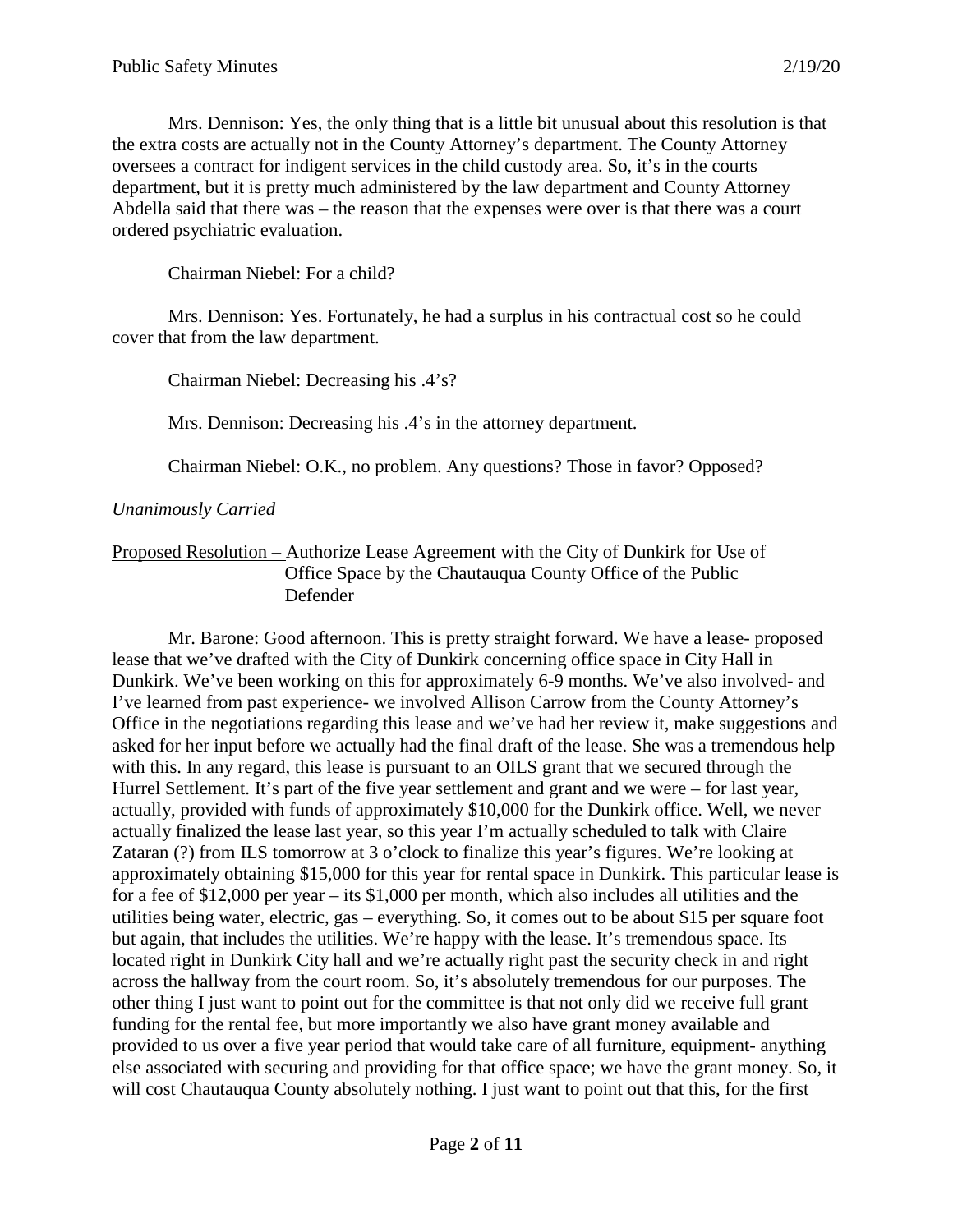time ever, our public defender office will have the opportunity to have a physical presence in the north end of the county. For the first time ever we'll have a fully functional and staffed office in Dunkirk, here in Mayville, and also in Jamestown and that's part of our overall plan to provide a holistic defense to the county and that includes having a physical presence in the community. For those of you from the north end of the county, you understand how important that can be. We have the staff already in place and ready to go- attorneys and clerical that will be staffed on a full-time basis and more importantly, the one thing I'm very excited about is our staff in that office will all be bilingual. I think that will be a real asset to the community. So, we're really excited about it and I think that it's a tremendous help to our office and to the community, not to mention we're working very close with the opioid court out of Dunkirk City hall as well. So, this is a big help, it's a tremendous asset not only to our office, but to the north end of the community. It's something that we've needed for quite a while.

Chairman Niebel: O.K., any questions of Mr. Barone?

Legislator Hemmer: The staff- are these all people that you have in place now or you got new hires that you're bringing on? How does that work?

Mr. Barone: They're already in place. As a matter of fact, one of the attorney's started approximately two months ago who's from Peru originally and then he transferred up here to UB and finished law school at UB and we hired him on. He interned for us a couple years ago. One of the clerical individuals- she was hired on just about a month ago and she's working in our Mayville office right now. One of our other attorneys who's bilingual will be there on a full-time basis as well. So, I also- we're in the process of hiring three more attorneys that we have funds for from ILS for this year and I've already been talking to another attorney who's committed to our office and he's bilingual and he'll be staffed in Dunkirk. We also have an investigator that speaks Spanish and they'll be based on a full-time basis out of the Dunkirk office as well. So, yeah, they're already- with the exception of one, already working for us just in different locations until we get the approval on the lease in Dunkirk.

I think it's good for Dunkirk and Dunkirk City Hall to have everyone there and Mayor Rosas worked with us on this and helped us out tremendously and getting things together. Everyone in Dunkirk stepped forward and did everything they could to help us put this together and I'm very appreciative of that*.*

Chairman Niebel: Excellent. Any other questions of Mr. Barone?

Legislator Pavlock: The grant money- you said things are obviously paid for through the grants such as office equipment and furniture and that sort of thing. Say you have x amount for it and you don't use it all, does it go to someone else? Or where does that money pool?

Mr. Barone: That's a good question. That was clarified during a meeting between Mr. Chagnon, myself, and ILS a couple months ago. For example, we didn't use the Dunkirk lease money from last year and that's still available. So, we'll use that now. We can still make a claim for that this year even though its last year's monies. Now, if we don't use it for that we can use it with ILS authorization for anything else we may need and it's kind of- ILS let us know from early on because the settlement grant monies are actually over a five year period and one of the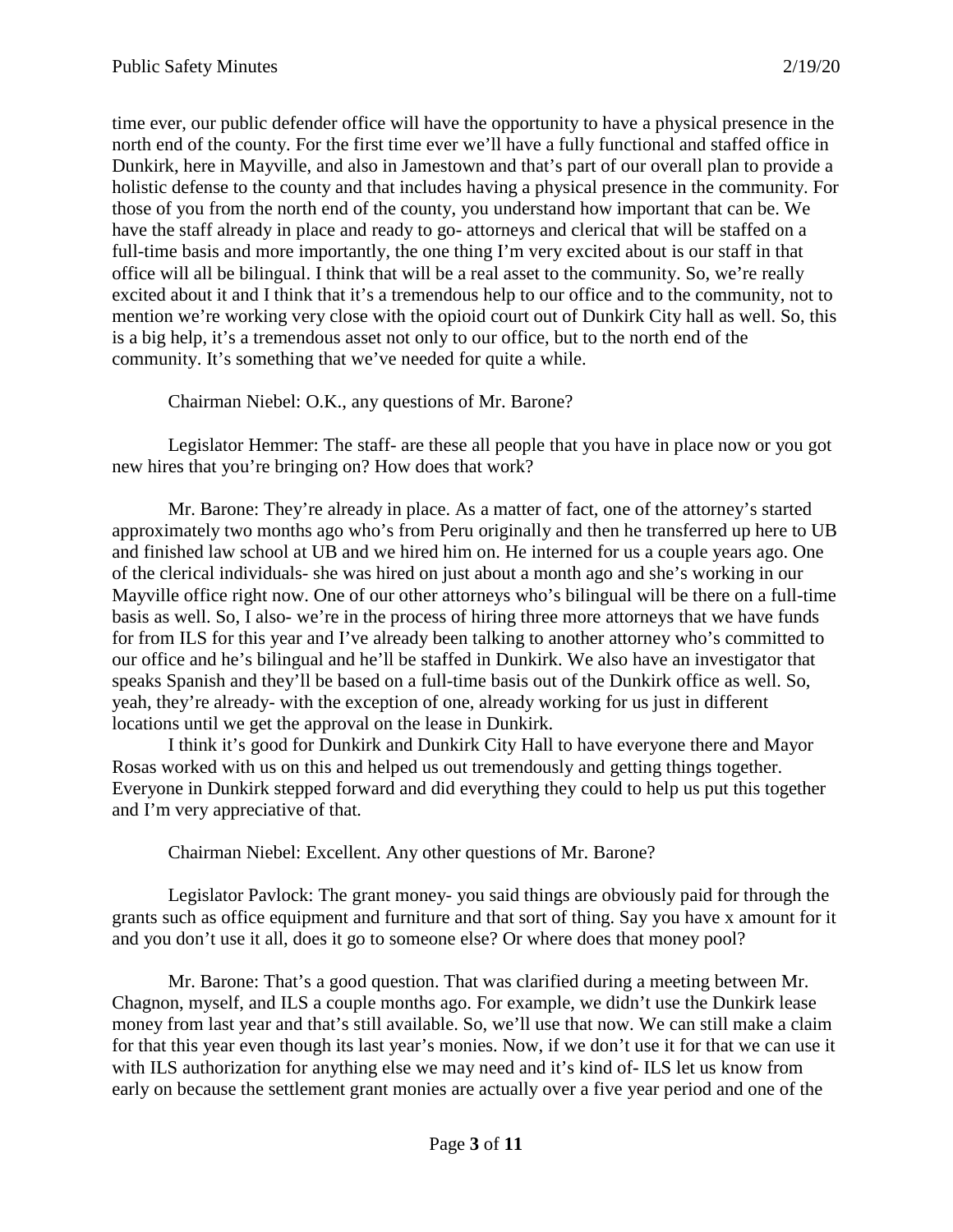things that they've always considered to be important is us providing the data to them on a regular basis. That data tells them where we might have to kind of switch funds from. So, for example, the lease in Dunkirk if we didn't put this together then what they would have done is ask that we take that lease money that we haven't used and put it somewhere else or use it for something else that we could use it for and that's how we're handling that right now.

Legislator Pavlock: How long is that money available? Say in five years you've only spent x amount and you have leftovers. Can you spend it for another five years or is time capped?

Mr. Barone: It expires in 2023. That's how long the Hurrel settlement monies are actually awarded to- it's actually from April 1, 2018- March 31, 2023. Come March 31, 2023 the five year grants and just for our purposes we were able to secure a grant of \$15,539,474. That's all New York State money that I was able to work out with them that they gave to us over the five year period and it's steadily been increasing and will increase each year. Again, what's important is it's for enhancement. It doesn't affect the county's share that you've been giving to us all these years and it shouldn't affect it. It will enhance our services. So, I know that one of the things that's very important is let's say that in 2023 it's anticipated that indigent legal services will get a renewal of that contract with New York State and continue those monies. That's what they're anticipating, but if they don't any positions we've created, any offices we've created, anything we've done up to that point cease to exist and the County is under no responsibility to maintain that. All the County's responsibility is up until that point is to maintain what you've been providing to our office all along. So, these monies are extremely important and they'll be available to us until the five year period expires, but they want us to use the monies too. They don't want it to just sit there. As Kathleen can tell you from finance, there's that lag period too that we're on and it's mostly because of ILS and their contract drafting and they've got 62 counties they've been working with and we were one of the first eight counties to secure this funding. So, we were one of the initial counties and we've always been kind of used *(inaudible)* its trial and error. That's a great question and I hope that answered it.

Chairman Niebel: Any other questions? Ned, just to summarize this is for 775 square feet of office space, a three year lease with an escalator clause contained in the lease, it gives us a presence in Dunkirk and we already have a presence in Jamestown?

### Mr. Barone: Yes.

Chairman Niebel: It's about \$15 per square foot. Anything else? Those in favor of the resolution? Opposed?

### *Unanimously Carried*

Proposed Resolution – Authorize Acceptance of the Crimes Against Revenue Program ("CARP") Grant Funds for 2020

Mr. Gregory: This is a resolution to sign a renewal of our CARP grant. We've been receiving the CARP grant since 2014 and it partially pays for one assistant district attorney to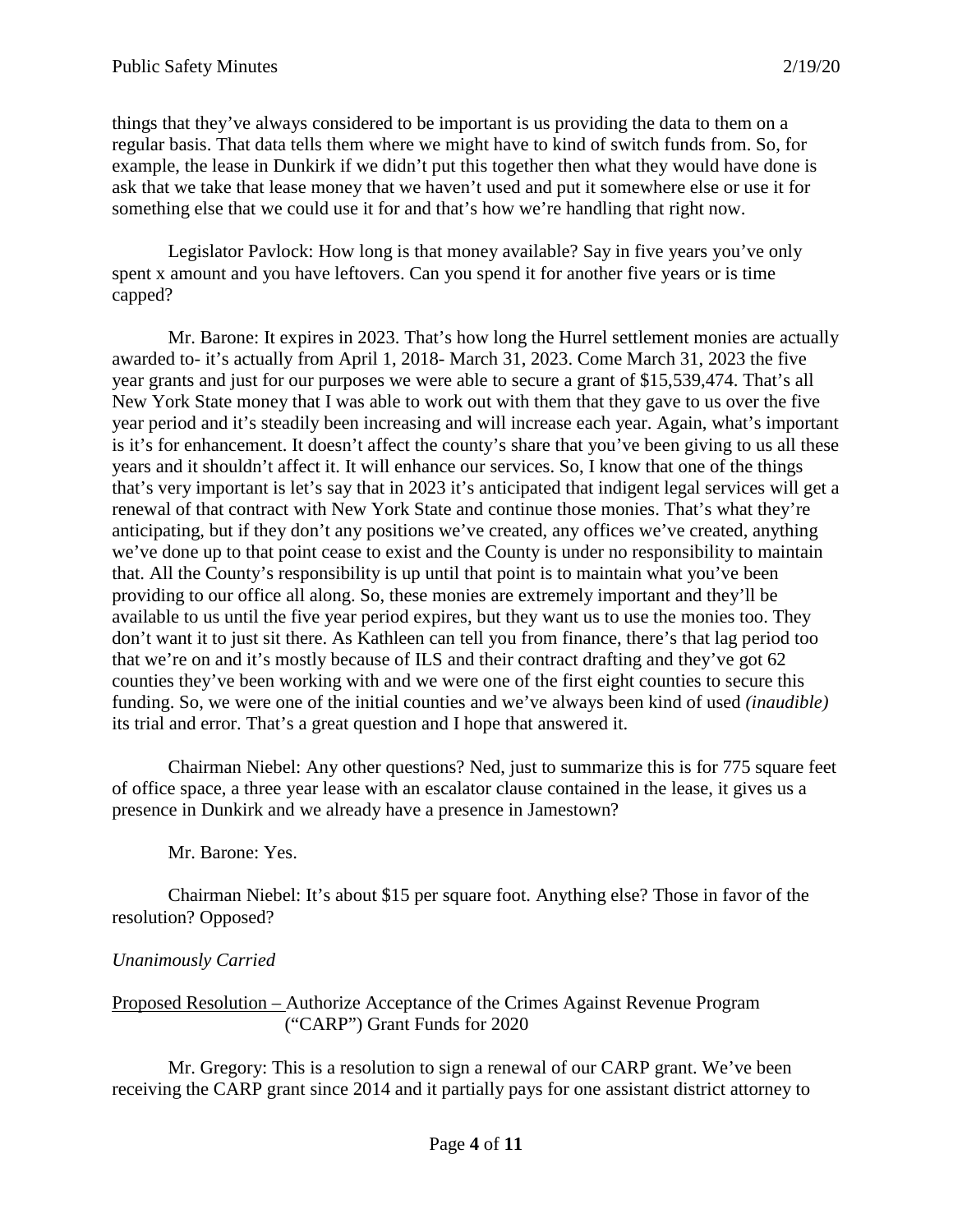prosecute cases basically on behalf of the NYS Department of Taxation and Finance and it's for \$65,000, which is already what we had budgeted for when we did the budget.

Chairman Niebel: As far as the revenues and appropriations it's already in the 2020 budget?

Ms. Kneer: Yes.

Chairman Niebel: Any questions from the District Attorney's Office? Those in favor? Opposed?

*Unanimously Carried*

Proposed Resolution - Amend 2019 Budget for Year End Reconciliations – Office of the Sheriff

Mrs. Swan: We're amending this, so it's slightly better and it's all found within our budget.

Chairman Niebel: Essentially you're increasing a number of appropriation accounts, but you're decreasing your thirty-one-ten account?

Mrs. Swan: Correct.

Chairman Niebel: \$52,710 and the increase is offset by the decrease?

Mrs. Swan: Yes.

Chairman Niebel: Any questions? We need a motion for the amendment.

Legislator Hemmer: I'd like to make the motion to amend the resolution per the new information that we just got.

Legislator Bankoski: I'll second that.

Chairman Niebel: O.K. All those in favor of the amendment? Opposed?

#### *Unanimously Carried to Amend*

Chairman Niebel: Now we will vote on the resolution as amended. All those in favor?

*Unanimously Carried as Amended*

Proposed Resolution – Fiscal Year 2019 Hazardous Materials Emergency Preparedness (HMEP) Grant Program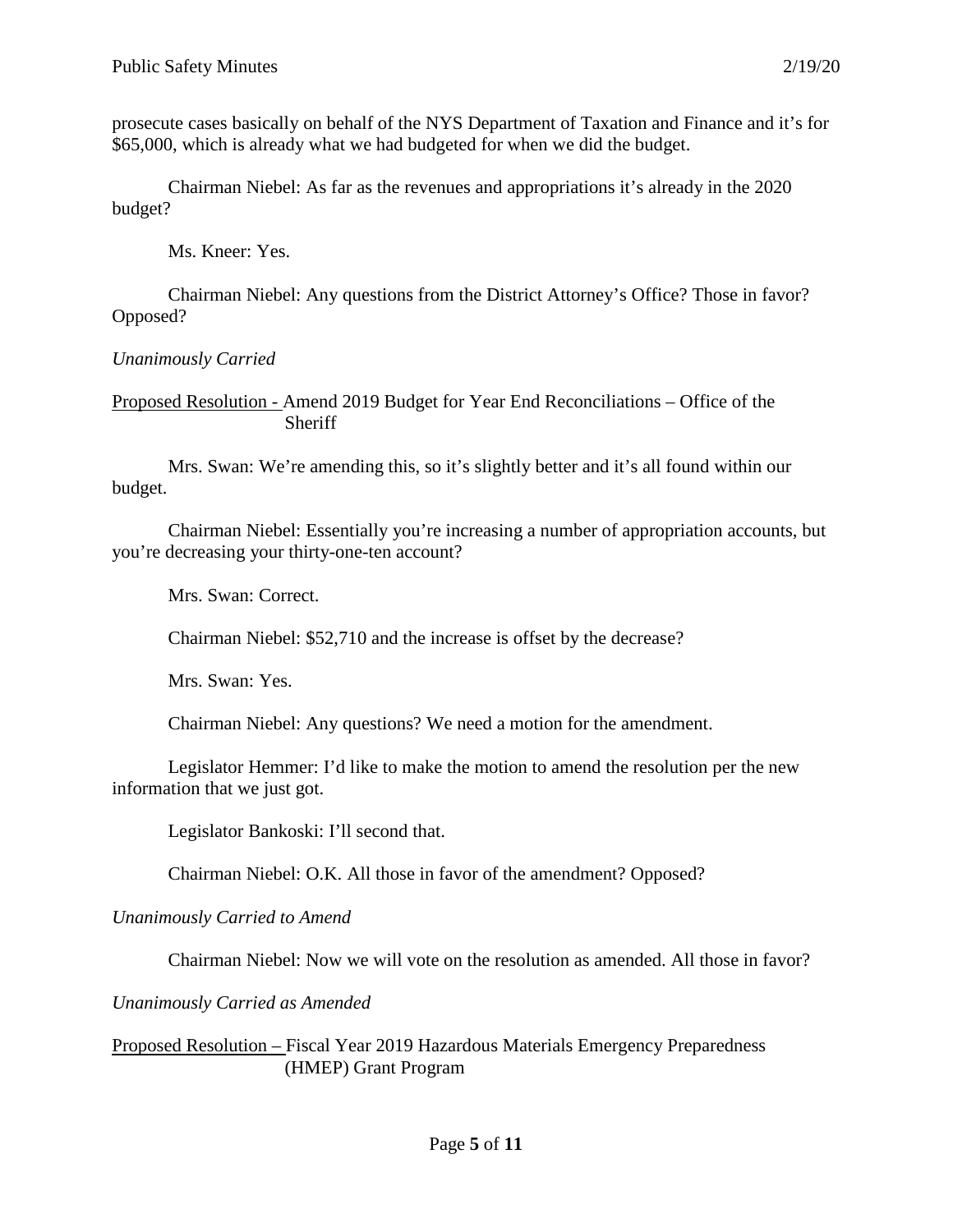Mrs. Hayes: That grant was previously accepted and now we are appropriating it to use for training.

Chairman Niebel: O.K., any questions? All those in favor? Opposed?

## *Unanimously Carried*

### Proposed Resolution – Amend 2019 Budget for Year End Reconciliations – Emergency Services

Mrs. Hayes: Everything is covered in our own budget, we were just short in a few accounts and we were able to make it up mostly within the same departments.

Legislator Bankoski: Just adjusting some line items?

Mrs. Hayes: Exactly.

Chairman Niebel: For a total of \$35,341 all within your-

Mrs. Hayes: Right.

Chairman Niebel: O.K., questions? Those in favor? Opposed?

*Unanimously Carried*

Proposed Resolution - Reimbursement for Jamestown Fire an Chemical Spill

Mrs. Hayes: The City of Jamestown has reimbursed us \$2,572 for our supplies that we used in a chemical spill back in August and we're just accepting the money and then we will repurchase the items that we depleted.

Legislator Bankoski: Pretty simple.

Chairman Niebel: O.K., any questions? Those in favor? Opposed?

*Unanimously Carried*

Proposed Resolution – Amend 2020 Adopted Budget for State Homeland Security Program (SHSP) Grant Award

Mrs. Hayes: This is another grant that was previously accepted. We are appropriating \$13,737 to use for radios- interoperable.

Chairman Niebel: O.K. and the grant was originally received in 2017?

Mrs. Hayes: Right. That one ends this year.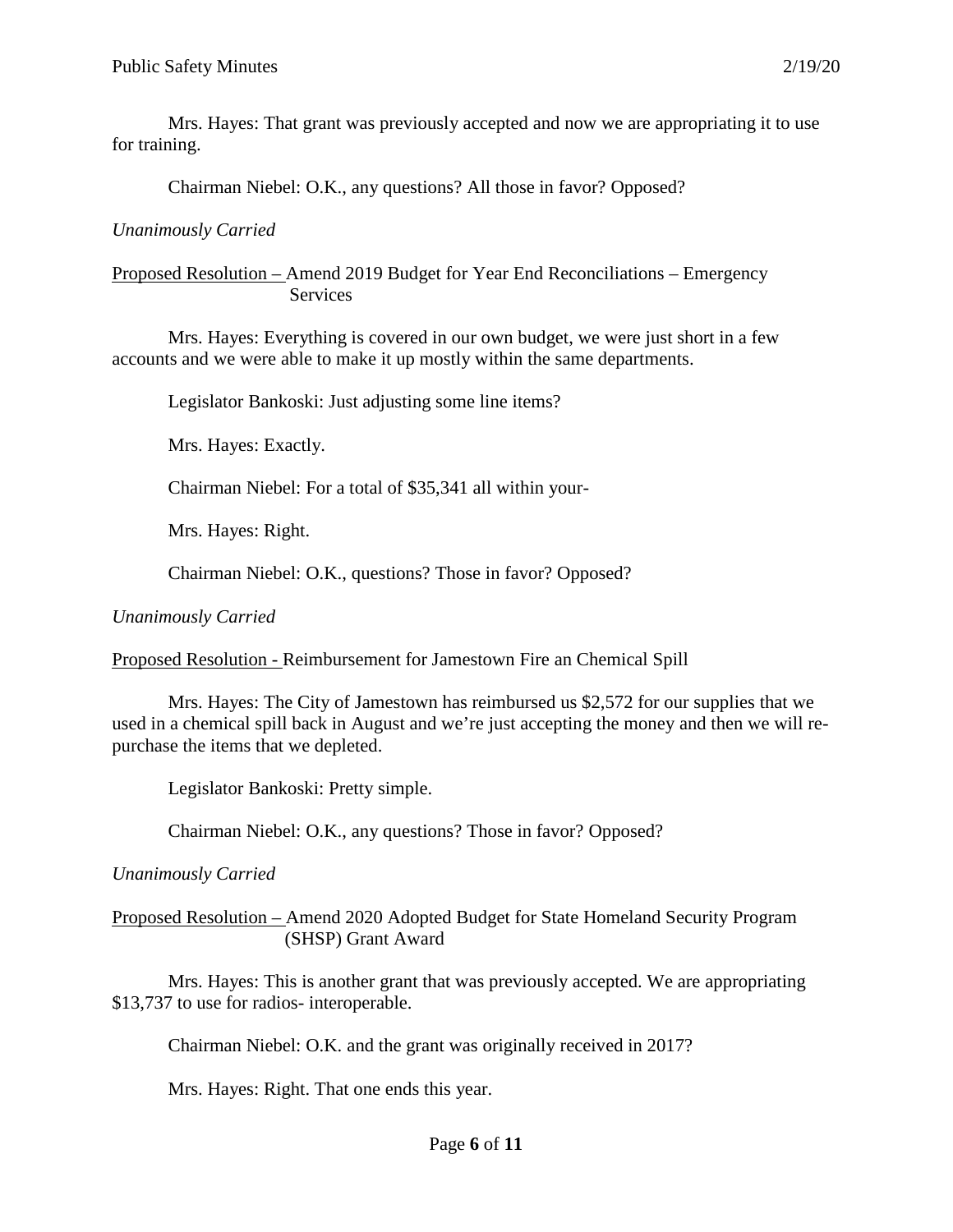Chairman Niebel: And we're just making adjustments to the 2020 budget?

Mrs. Hayes: Right.

Chairman Niebel: Committee, questions?

Legislator Hemmer: These are just replacements for existing radios or they're new radios that were required?

Mrs. Hayes: There would be a couple new ones.

Legislator Hemmer: Oh, not replacements?

Mrs. Hayes: No.

Chairman Niebel: Any other questions? Those in favor? Opposed?

### *Unanimously Carried*

Proposed Resolution – Amend 2019 & 2020 Budgets for Grant Equipment Revenue – Emergency Services

Mrs. Hayes: This is money that was appropriated in 2019. We did a purchase order to buy some protective gear. We have ordered it, but it hasn't arrived. So, we could we not voucher for the grant revenue in 2019. This is basically just moving both pieces to the-

Chairman Niebel: But you encumbered for the 2019 expenditures?

Mrs. Dennison: Valerie is doing a very good job of setting the stage and explaining the situation. The only thing I would add is that in the accounting system any purchase order that's prepared and not completed in a prior year it automatically rolls into the next year and it takes its budget with it- just for the expenditure side. The revenue does not move on its own. As Valerie indicated in this department \$19,000 is a pretty big number, so when we look the 2019 results there is a hole in the revenue budget is still there in 2019 and there's no way it can be earned in 2019. It's going to be earned in 2020. So, we wanted to move the revenue budget out of 2019 and put it into 2020.

Chairman Niebel: O.K., so it balances?

Mrs. Dennison: Yeah, sort of. It moves. What actually happened and you don't see it in the resolution but in 2019 we're actually using fund balance because we're decreasing the revenue in 2019, so it's a use of fund balance but in 2020 it's a contribution to fund balance because there's a revenue budget with no expense attached to it.

Chairman Niebel: O.K., questions of Valerie or Kathleen? All those in favor? Opposed?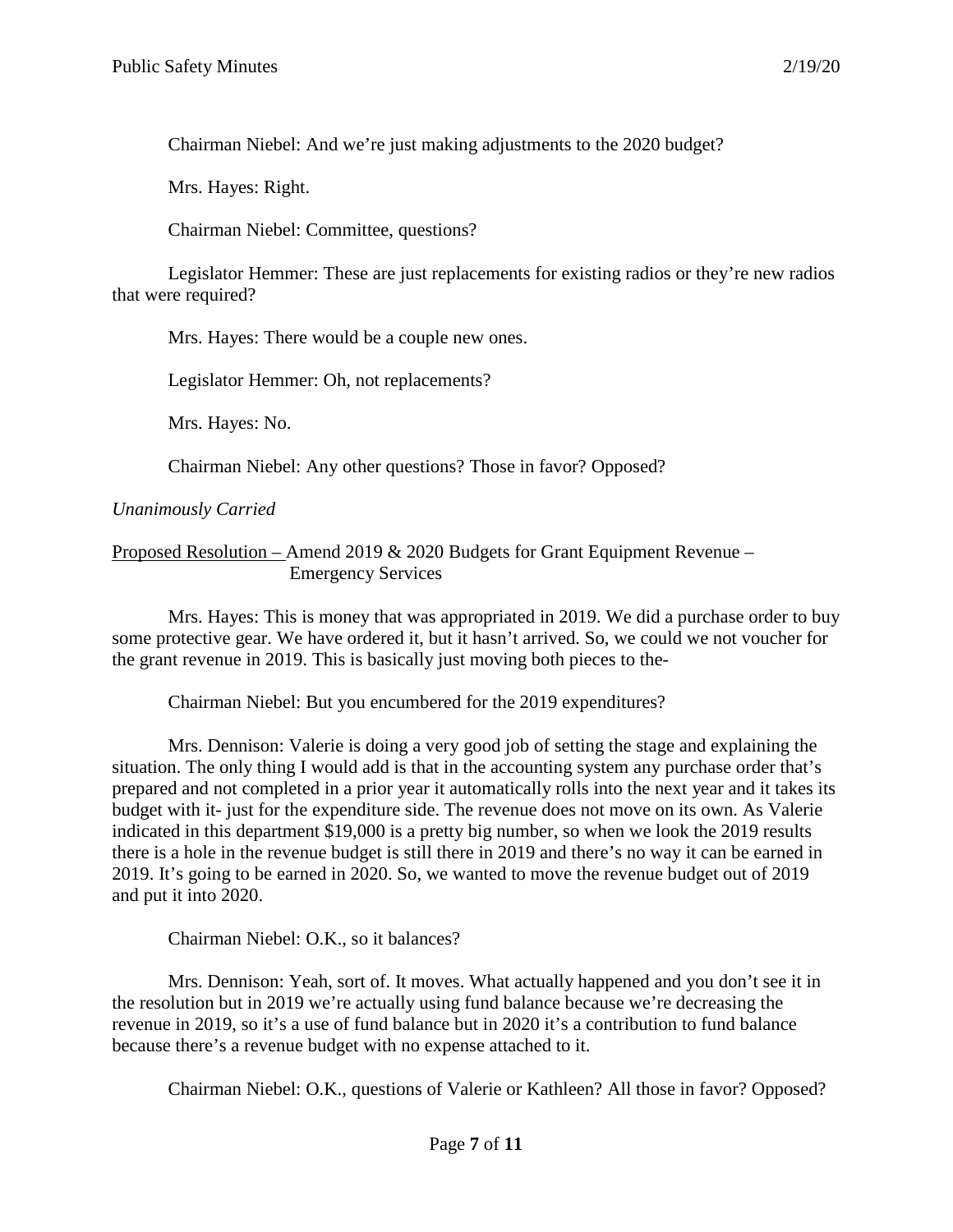## *Unanimously Carried*

### Proposed Resolution – Amend 2019 Budget for Year End Reconciliations – Unified Court **Costs**

Mrs. Dennison: Not big dollars in this resolution, but it does not self-balance. In the different courts- really the only expense that is left with the courts is insurance costs for liability and causality and those costs were higher than expected, so the different courts- the appropriations are over budget. There was a little surplus revenue in the justice and constables department, but I still needed to go outside of the courts to balance the resolution, so we are taking a little bit of the surplus in sales tax to compensate for the extra \$1,146 that's needed to cover the insurance.

Chairman Niebel: It's a good thing we had extra sales tax.

Mrs. Dennison: That is true.

Chairman Niebel: Because I think it comes up in the next resolution too.

Mrs. Dennison: It comes up in more than one.

Chairman Niebel: Any questions of Kathleen?

Legislator Pavlock: Do we expect it to carry over to this year's budget? A difference?

Mrs. Dennison: The insurance? Unfortunately, I would say yes because next month we will be researching and presenting a resolution which pertains to overall insurance costs, which most of our premiums we pay in January and we are already seeing that they're higher than expected. Once we know the total premiums eventually those are going to filter out to all the departments, so I would expect that the courts would be over budget in 2020 as well. With these departments they don't really have a revenue source or even any staffing. They have no way to make up that difference because there's nowhere for it to be saved. We'll be looking for money in 2020 as well.

Chairman Niebel: Any other questions for Kathleen? Those in favor? Opposed?

#### *Unanimously Carried*

### Proposed Resolution - Amend 2019 Budget for Year End Reconciliations – Conflict Administration

Mrs. Dennison: This resolution does not balance within its organization. Unfortunately we have kind of a repeat of the last couple of years that conflict administration, also known as assigned counsel, is over budget in 2019. The appropriations are over budget \$180,496. I should also comment that the revenue that we budgeted in this department is also falling short of its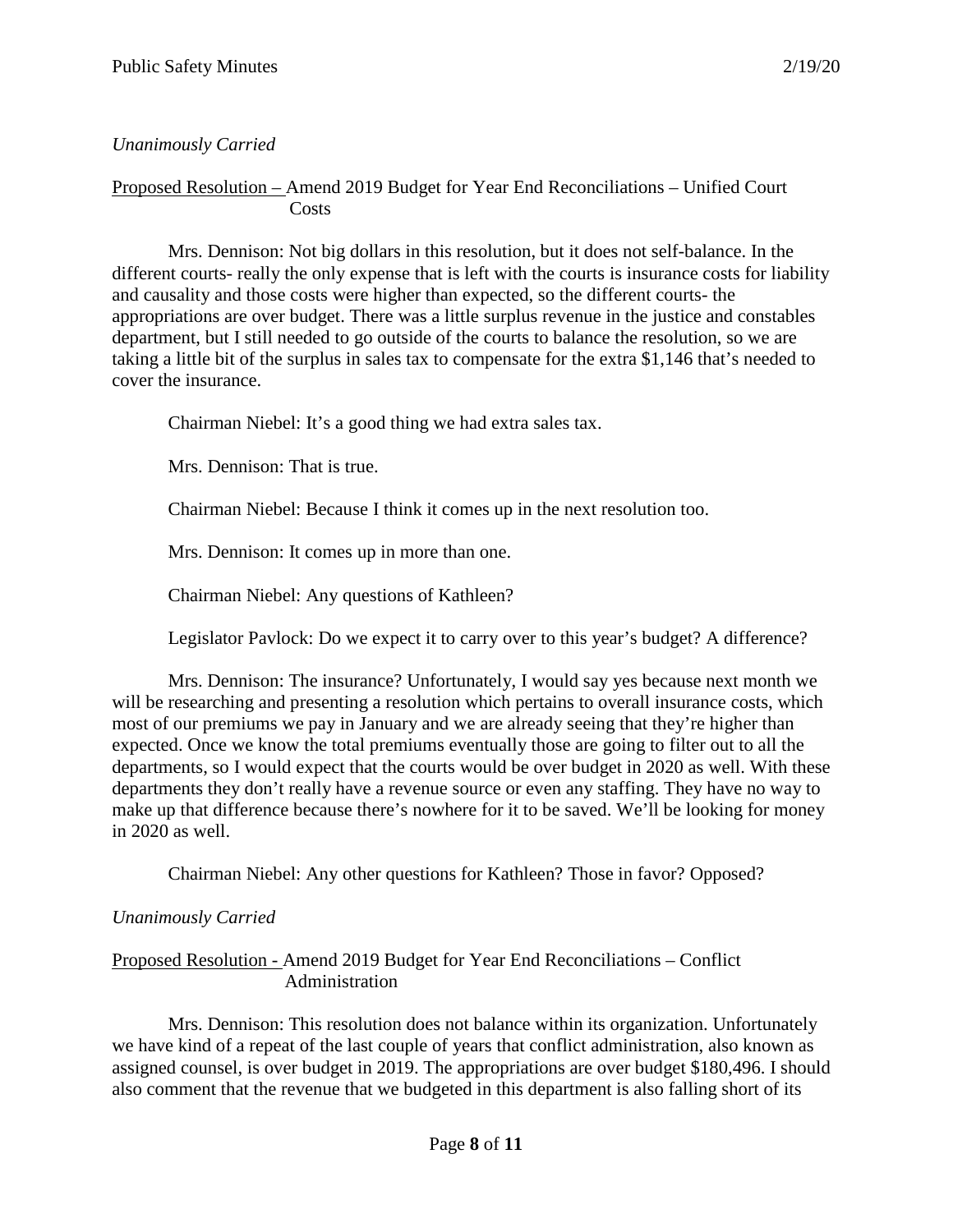budget, so we need to adjust for the appropriations but unfortunately the overall impact to the local share is even more than \$180,000. We do have surplus sales tax to cover this overage in appropriations.

Chairman Niebel: We've used that for a number of things Kathleen.

Mrs. Dennison: Yes. The results- the financial results are still preliminary, but as of today the sales tax is in excess of budget for 2019, so there is some surplus that we can use.

Chairman Niebel: Any questions from Kathleen on this resolution?

Legislator Pavlock: The conflict administration- this is something that may receive some help once the legislature gets the conflict administrator- it will help ease this budget for upcoming years?

Chairman Niebel: That's in process.

Mrs. Dennison: That is the plan.

Chairman Chagnon: Mr. Chairman, could I-

Chairman Niebel: Absolutely, come on up.

Chairman Chagnon: That's a very good question. What we have seen over the last couple of years is that when we were informed that we would be eligible for the Hurrel grant we were told that with that we would have to spend no more than what the county has been spending, so we took the public defenders budget and we flat lined it and we took the conflict administration budget and we flat lined it because what we're responsible for is that amount only. So, the last couple of years we've been over budget, which we knew we would be because we weren't able to yet get the benefit of reducing the number of conflicts. The way we can reduce the number of conflicts is more public defenders. More public defenders can potentially reduce the number of conflicts. The last several months we've been bringing in the new public defenders.

Legislator Whitford: Since those funds came in.

Chairman Chagnon: Since those funds became available last year and we are implementing a conflict administrator position to oversee the whole conflict administration process and that should also reduce the amount of assigned counsel costs. For perspective, and I know the numbers aren't final yet, but last year in February this resolution that we passed last year for over budget in this account was \$290,000 and this year it's \$180,000. We are already seeing indications that we're doing better and that is not because of the assigned counsel administrator because that position has not been filled yet. It's got to be from the additional public defenders that have come on. So, we're going in the right direction even though it's a huge number, it's going in the right direction.

Chairman Niebel: We've got a ways to go.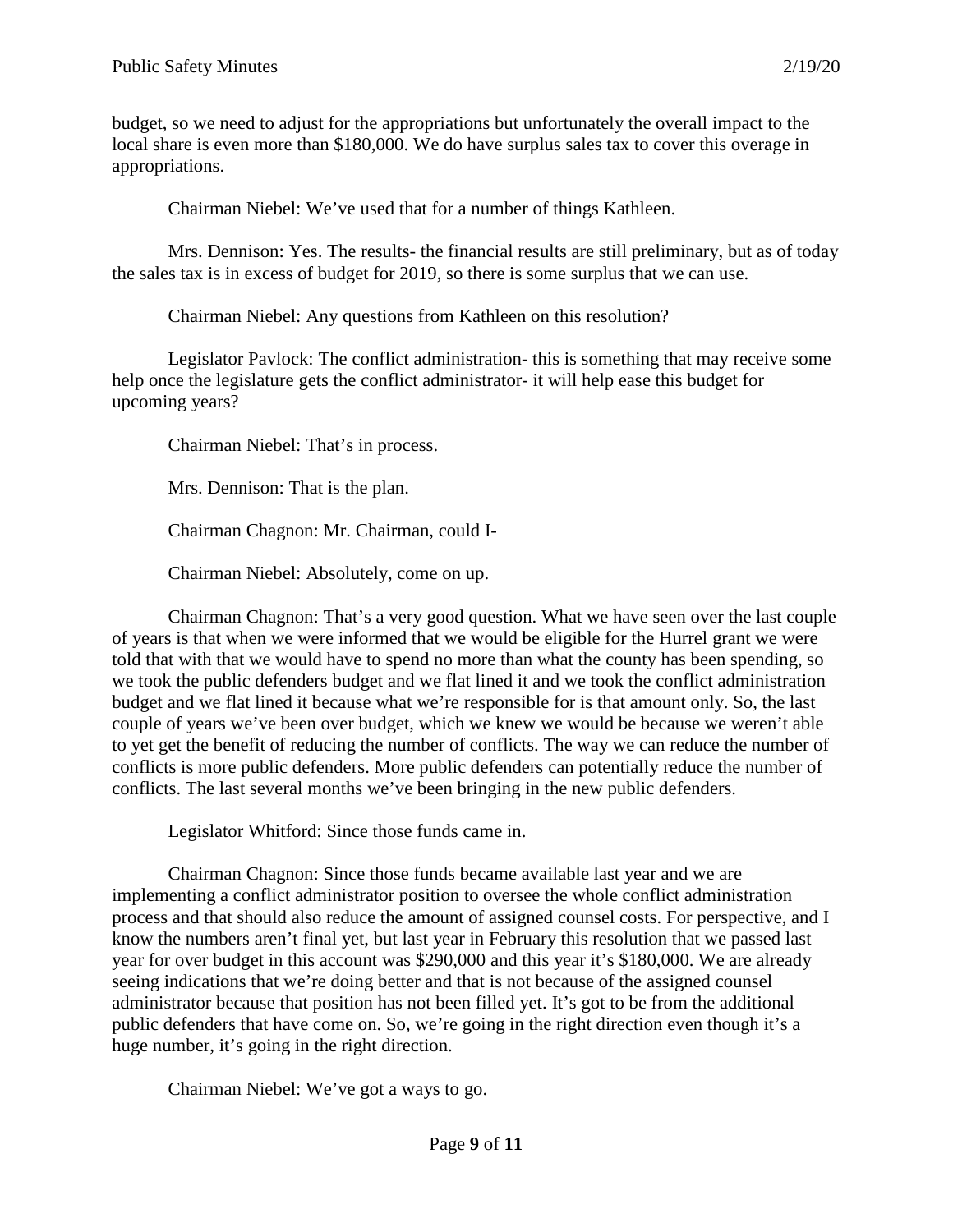Legislator Bankoski: We've come a long way already.

Legislator Whitford: And it still saves *(inaudible)* what the county contributes.

Chairman Chagnon: That's right.

### *Cross-talk*

Legislator Whitford: We still have to contribute?

Chairman Chagnon: Yes, what we have budgeted in the past.

Mrs. Dennison: And more. As Pierre said, we flat lined the-

Legislator Whitford: Is there a formula that raises that?

Mrs. Dennison: There's not a formula that raises it, but we either misunderstood or we are misinformed on what the grant would cover. We thought that our- for example, in the 2018 budget for assigned counsel was \$524,000 and our understanding was that's all we would ever have to pay and that is not true.

Legislator Pavlock: The question I have pertaining to that- I understand the principle of why we're accounting it this way. How far do they look back? What if we make it correct this year? What numbers do they go by?

Chairman Chagnon: Dan, I think the best way I can explain that, which my understanding is still developing, this is a new process for the state and they are trying to work with the counties to develop this and they've said now with our new understanding that there's a possibility that they could contribute funds even back to 2019, but they need more information. They need to establish there procedures. It's still a developing process, so I can't tell you how far they're going to look back because I don't think they even know. It's still developing.

Chairman Niebel: It's ongoing.

Mrs. Dennison: We were told that if there had been an increase in the amount of criminal cases in which we paid conflict administration- if that had been increasing over the last few years that we could get reimbursement for the increase. Unfortunately, that amount has not been increased.

Chairman Chagnon: You've already confirmed that?

Mrs. Dennison: Yes, just recently. Actually, the criminal component has actually been going down, so the preponderance of the assigned counsel cases are in family court and those cases are just not eligible under the Hurrel grant at all.